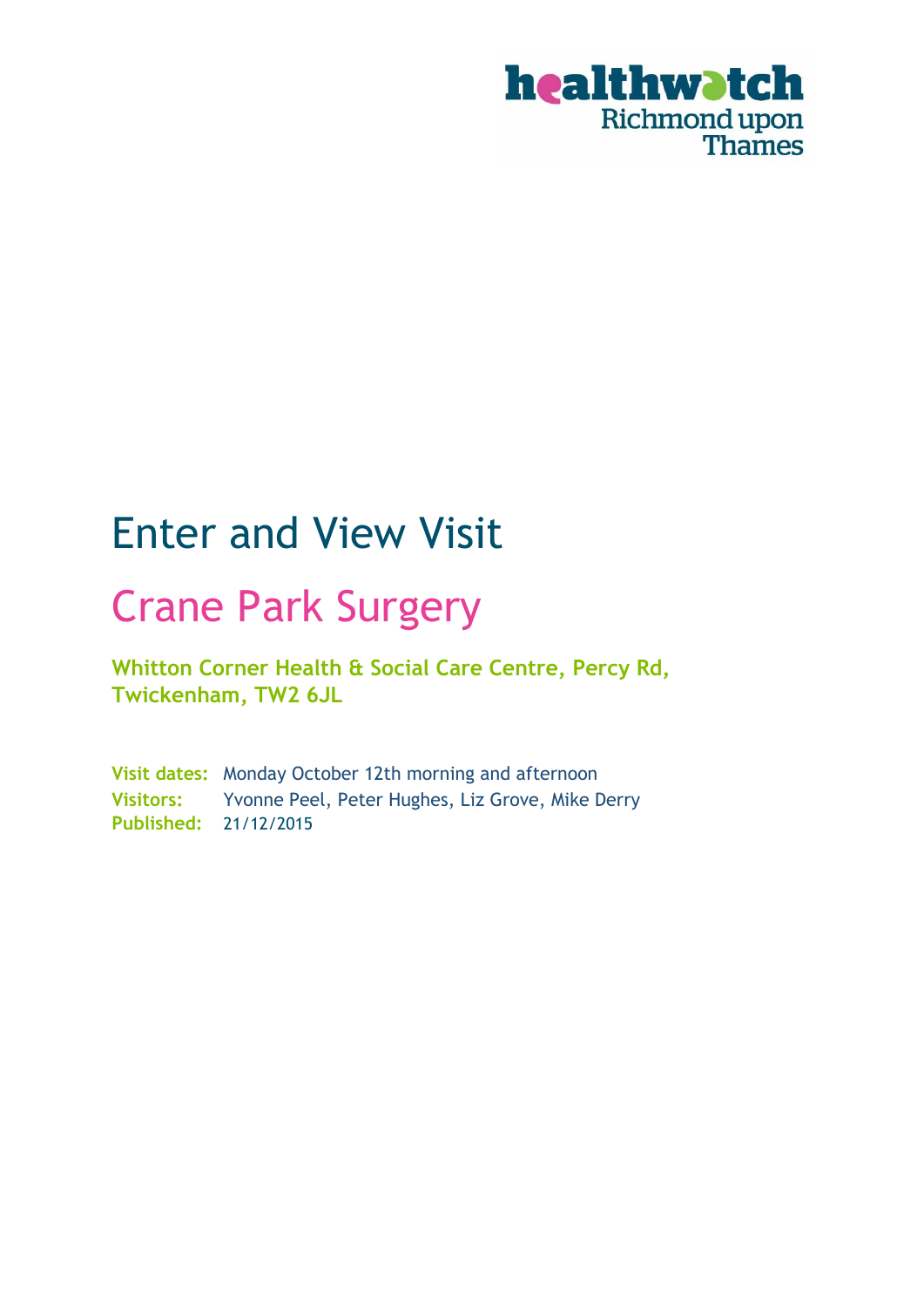## Introduction

Crane Park Surgery is located in Whitton Corner Health and Social Care Centre, Percy Rd, Twickenham TW2 6JL. It shares this location and notably a waiting room with Jubilee Medical Practice. We spoke to patients from both practices but, except where commenting about the waiting areas, have only used the feedback from Crane Park Surgeries patients in the production of this report.

Crane Park Surgery has over 3000 patients registered. We were told that this was a 50% increase in patients since the practice moved to the Whitton Corner Centre in 2012 and that there was an approximate increase of 10% over the past 12 months. At the time of our visit the practice was advertising for more patients to join its list.

Patients are served by one full time and two part time doctors, a part time practice nurse, a practice manager, and an administrator.

We visited Crane Park Surgery twice on Monday October 12<sup>th</sup> with morning and afternoon sessions covering clinical hours.

# Overall Findings

Crane Park Surgery was highly valued by its patients who felt that they received a personal service from the practice. Dr Sinha was clearly well respected by the patients. The Practice Nurse and receptionist were also highly valued.

All of the patients that we spoke to provided positive feedback and praise for the staff at the practice. One person told us that *"Doctors and receptionists were very helpful",*  another described clinical staff as being friendly and respectful. We received relatively little feedback about the part time doctors, who were not working on the day of our visit.

Patients that we spoke to seemed happy with the care that they received from clinicians and with the service received from non-clinical staff.

The interactions that we witnessed between staff and patients were friendly and caring.

Several patients who had recently switched practices compared Crane Park Surgery favourably with other practices that they had visited. Some patients had made or received personal recommendations about the practice.

The practice benefits from an accessible, purpose built environment that is well appointed and appropriate for its purpose.

Our visitors in the morning found that there were relatively few patients to speak with, we were told that this was due to a number of appointments being held for emergencies. The afternoon seemed busy and there were a large number of patients and families present including a number of people for whom English was not their first language.

The practice would benefit from improving communication to patients about the other services that are available to them such as out of hours care and urgent care available via NHS 111. This would reduce the demand on both the practice and on A&E.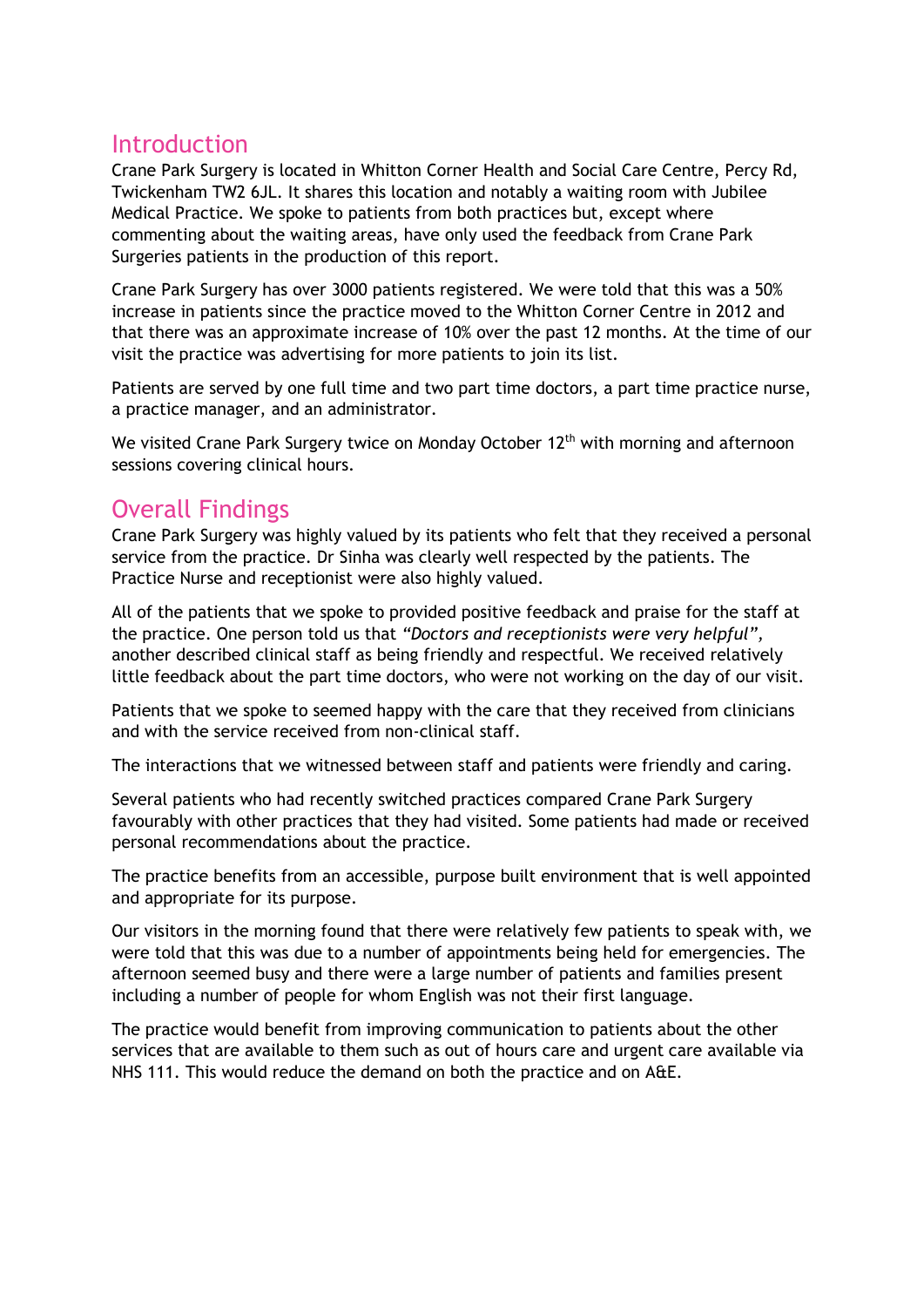## Appointments

#### **Booking Appointments**

Patients told us that their experience of booking appointments was generally positive however there were some mixed views about how long it took to get a routine appointment. Most people told us that they could get an emergency appointment on the same day if necessary but one or two people said that they had to wait longer than they would like to get a routine appointment.

The practice told us that "Any patient who needs an emergency or on the day appointment will be granted access. If no appointments are available they [clinic times] are simply extended to meet demand on ad 'ad hoc' basis. We also have telephone triage service for one hour."

Online booking was not available at the time of our visit but we understand that this was in the process of being set up. Several of the patients that we spoke to said that they would be very pleased to use online rather than telephone booking once this was available. Most patients were not aware that it would soon be possible to book appointments online.

Some people said that having an answering machine would be a benefit as it could be difficult to get through especially in the mornings when the phone line is often busy and during lunch where the phones are not answered.

#### **Waiting times**

On the day of our visit patients were waiting to be seen for around 10-15 minutes after their appointment times. The receptionist came to speak to patients to explain the wait once it became apparent that this would affect most patients. Most patients were thankful for this but some were disappointed about having to wait. It is notable that the cause of this delay seemed to be a combination of *ad hoc* emergency and over-running patient appointments.

## Recommendation

Online booking should be rolled out and promoted to patients to ensure that they are able to use the service. Our experience demonstrates that patients need some support to start using online booking service beyond simply advertising on the practice website and in the practice via posters. The practice should consider how it can support new and existing patients to switch from telephone to online booking.

It is also notable that *ad hoc* extension of opening hours seems to have an impact on waiting times and on availability of planned appointments. Whilst the flexibility of the practice staff in meeting patient needs should be commended, it is important that the practice keep the impact of this policy under review.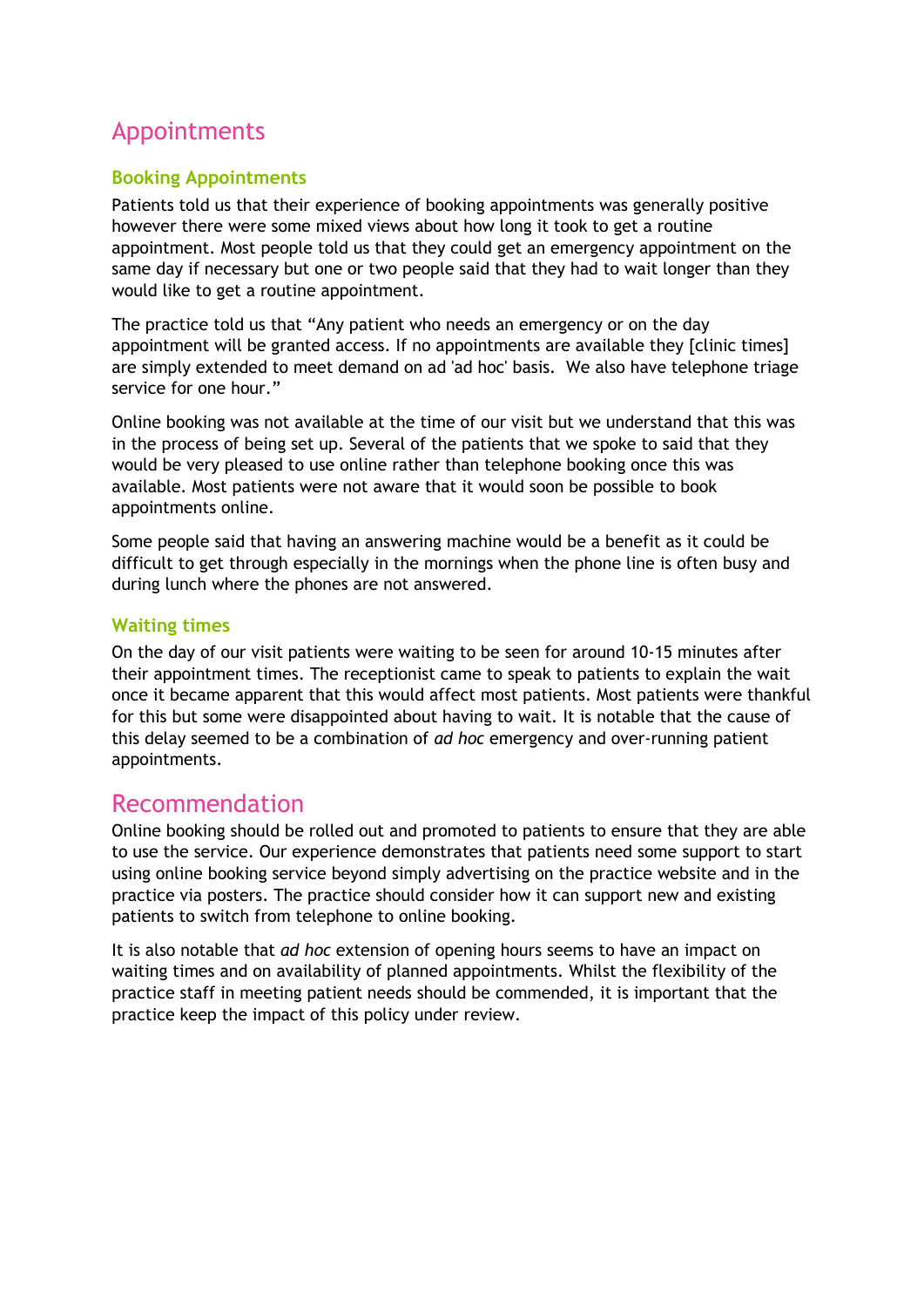# Physical Environment

The practice is in a modern purpose built building with excellent physical accessibility and a hearing loop. The building is immaculate and is shared with a number of other community health care services including another GP surgery which shares the waiting room. The area is well served by public transport but there is limited parking on site – a concern raised to us by visitors, patients and staff.

The practice had a large number of children present in the afternoon. The space, light and facilities for children to play ensured that even though there was a constant stream of patients and families the waiting room did not feel over crowded.

#### **Confidentiality**

The reception area is L shaped and set slightly away from the seating area. There is also an electronic sign-in point. Whilst the reception area and waiting area are open-plan, confidentiality was not raised as a concern by our visitors or the patients that we spoke to.

#### **Information**

Laminated posters were present on the walls of the practice and leaflets were available at the front desk. The information on the walls was not that easy for patients to access, as it was located behind chairs where patients were sitting. The patients that we spoke to had low awareness of information that was on the walls. We did not find information that we felt would be useful for patients to take away to enable them to access support outside of the practice.

Given that the waiting room is shared, the lack of useful information is a matter for both practices.

From outside of the practice there is no visible information about opening hours or how to access care out of hours.

#### **Out of Hours and Urgent Care**

Most people told us that they did not know how to access the practice's out of hours service, or how to use NHS 111. Where patients were not aware of NHS 111 and the Out of Hours service they told us that they would attend or had attended A&E when they were sick outside of hours. A number of patients said that would prefer not to attend A&E due to waiting times, and that they would have preferred to use out of hours or emergency care had they known about these.

### Recommendation

We recommend that Crane Park Surgery, along with Jubilee Surgery which it shares the waiting room with, review the information visible outside of the practice and available in the waiting areas and consider how they can better provide information to their patients.

In particular the practices should focus on ensuring that their patients are aware of NHS 111 and Out of Care provision as this is likely to reduce the reliance of patients on A&E. Information about translation services should also be promoted in the waiting rooms.

We found Twickenham Park to have an exemplary model for providing information to patients.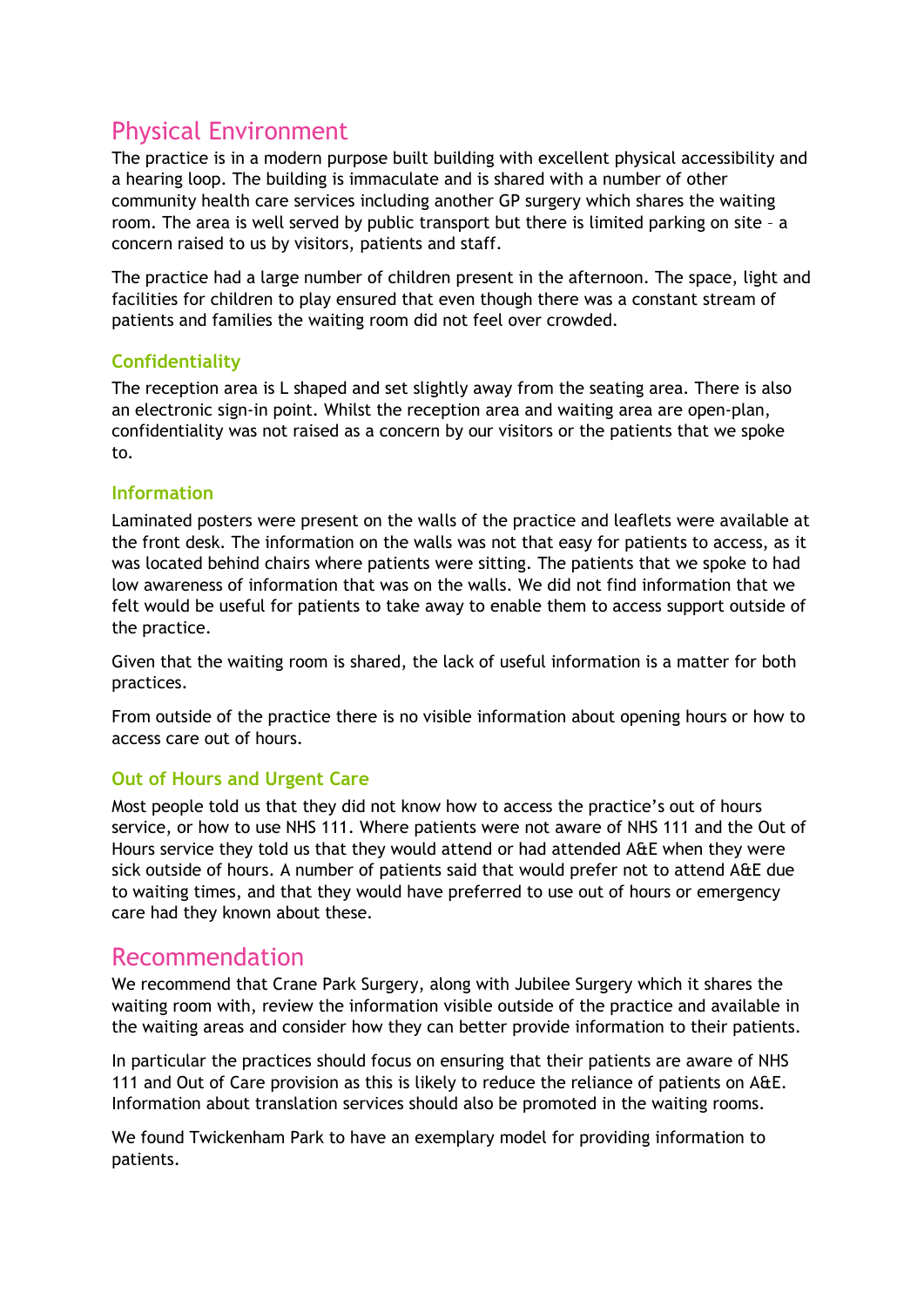#### **Translation**

A significant proportion of the patients that we spoke to were not native English speakers and may have benefited from interpretation services. Some people had brought children or partners who translated for them and told us that they would accompany the patient to translate for them

We did not see translation services advertised in the practice and the only accessible information that our visitors identified was a poster providing information about influenza.

Practice staff told us that a number of community languages were spoken by clinical staff. Given that most clinicians work part-time this does not seem to provide adequate cover considering the number of patients attending for whom English was not a first language.

### Recommendation

It is positive that practice staff speak a range of languages, however they should not rely on the language skills of clinical staff, in part because this limits the translation services available. It is good practice from both a clinical and safeguarding perspective for patients to have a clear choice over who translates for them and without the effective promotion of a translation service it is not clear that patients are aware that they have a choice in this matter. The availability of translation services should therefore be promoted in a range of community languages within the practice.

We acknowledge that this is an issue for general practice more widely in Richmond and that it is possibly something that Richmond CCG may wish to address through its future commissioning of primary care.

#### **Complaints and feedback**

Feedback boxes were placed prominently at Reception and the practice had a poster clearly displayed showing the results of their recent CQC inspection which rated them as *"Good"*.

#### **Patient Participation Group**

We were told that the Patient Participation Group at the time of our visit consisted of two people but the group itself had not met. There was an ambition to grow this to approximately 5 people and the website advertised *"We are planning to start a patient participation group in the near future. Please let us know if you might be interested in participating in the group"*.

It is clear that setting up a PPG had not been a priority for the practice but that they now planned to set up a PPG. Our experience is that PPG's can provide insight from a patient perspective that can lead to positive developments in the practice.

#### Recommendation

PPG's are an important way for practices to understand the experiences of patients and to continuously improve. The Practice does not have a PPG in place and should ensure that it has a functioning Patient Participation Group as at the earliest opportunity. We recommend that the CCG monitor the set-up of a PPG at this practice to ensure that it has met its obligations in this area as this is a contractual requirement.